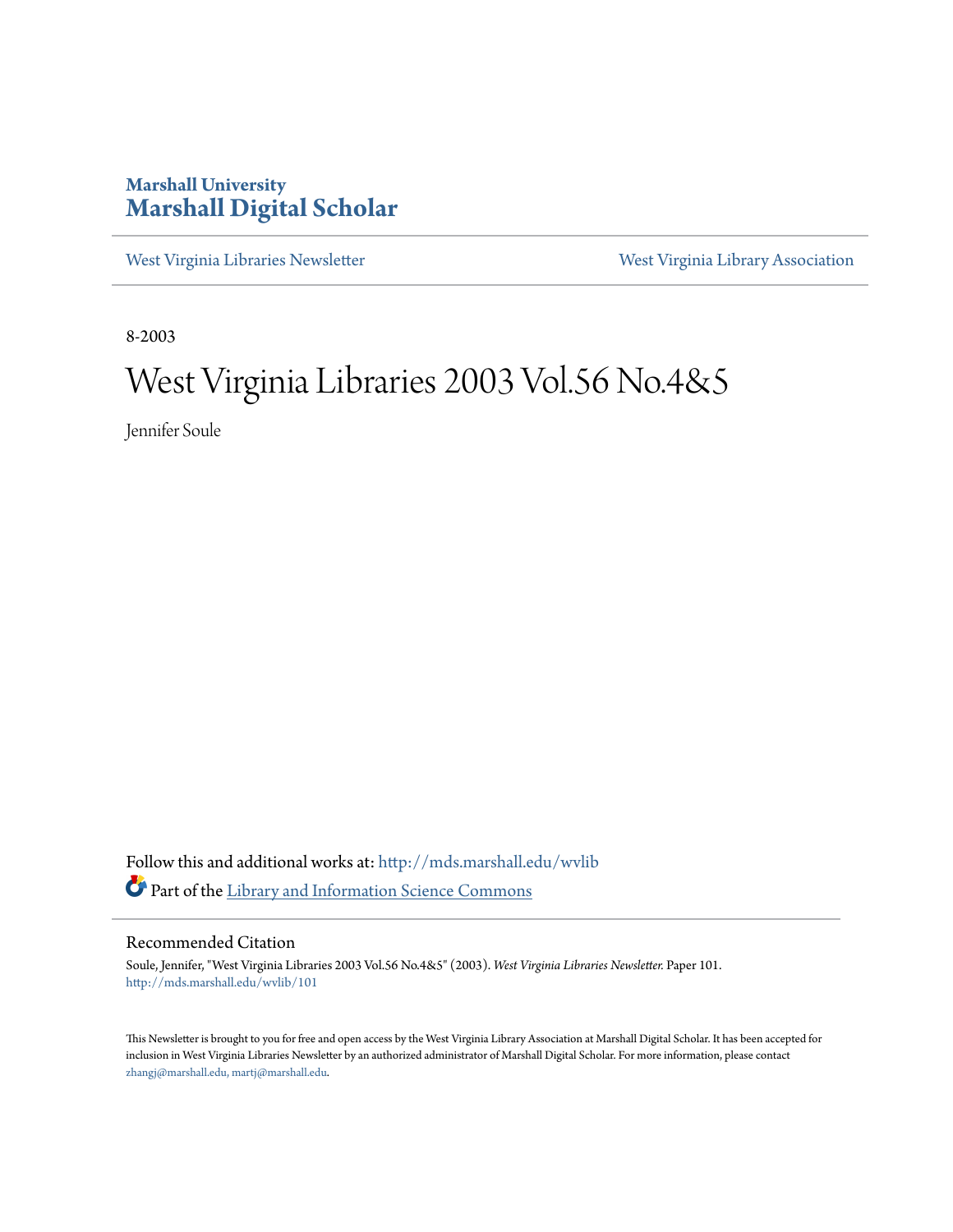# **Reading: take 2**

By Myra Ziegler, Chair WVLA Legislative Committee

- **When:** November 17, 2003 from 12:00 Noon to 1:30 PM
- **Where:** The Capitol, Charleston, WV
	- **Why:** To highlight the important roll West Virginia's libraries play in the *books + reading = successful children* equation

In recognition of Children's Book Week which begins November 17, WVLA's Legislative Committee is planning the second annual Rally for Reading.

Last year over 200 library lovers from across the State attended the **first** Rally for Reading. They chanted slogans, waved signs, sang songs and heard library supporters speak, including many of our State delegates and senators. Feedback from the rally was positive. The feeling was that this event, coming just as Legislators and State officials were gearing up for the coming legislative session, helped to call attention to the positive contribution libraries make to our State.

As chair of the WVLA Legislative Committee, I am asking library supporters from across West Virginia to join us November 17 on the steps of the Capitol! Plan to bring a car load or a bus load of friends. Meet at 11:30 at the Library Commission to pick up a sign and get last minute instructions.

The Rally will end by 1:30 PM giv- *—continued on page 2*

Vol. 56 • No. 4 and 5 *http://wvnvms.wvnet.edu/~wvla/* August/October 2003

## **Grand re-opening celebrated Rally for Grand re-opening celebrate**<br>**Reading:** at Clendenin branch library



**Clendenin staff cut ribbon to open their expanded library assisted by Linda Wright, Director of Kanawha Co. Public Libraries (center).**

The Clendenin branch of the Kanawha County Public Library system held a Grand Re-opening Celebration on Sunday, September 7. The free event celebrated the recent expansion of the Clendenin branch.

After a brief closure while the building was nearly doubled in size, the Clendenin branch re-opened to the public on July 29, offering a new children's area containing tables and computers surrounded by the children's collection; a space especially for young adults to study and use computers;

six additional public access computers for a total of 11 (three stand-alone terminals in the reference area, six sit-down stations throughout the building, and two express stations for catalog searching); a study room for tutoring and research; an expanded programming and meeting room accommodating 60, with a kitchenette and storage area; and a staff workroom and one private office located next to the circulation desk.

1 August/October 2003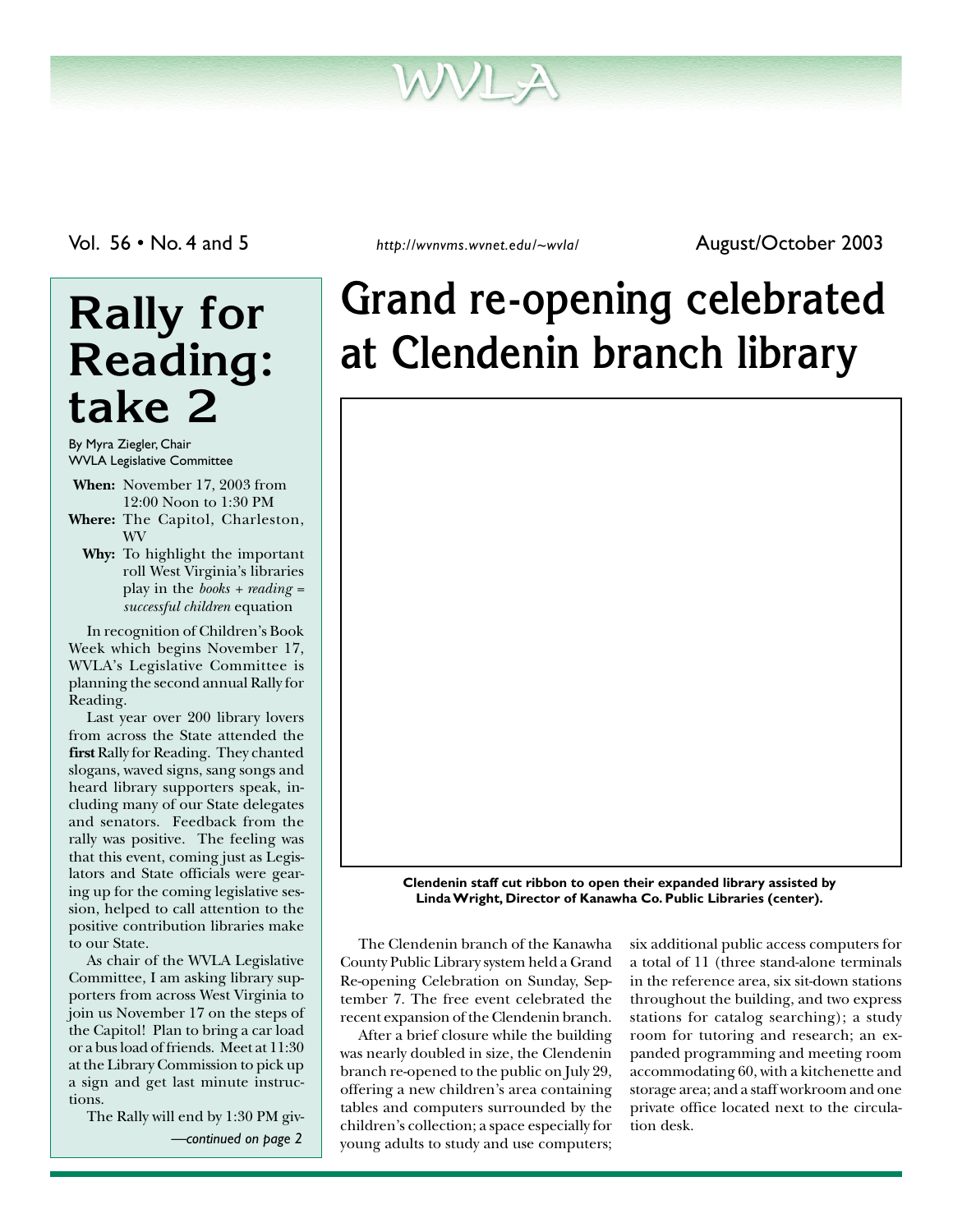

"Many Libraries … One Voice!" is the theme of WVLA's Annual Conference to be held December 3-5, 2003 at The Greenbrier Resort Hotel. Please take a few minutes to look over the tentative schedule and see how many programs or workshops you would like to attend.

ALL Library Directors are urged to strongly encourage their trustees and friends to attend the Pre-Conference the morning of December 3rd from 9-Noon. WVLA will be participating in a grant that FOLUSA was awarded for a workshop on library advocacy. Sally Reed, Executive Director of Friends of Libraries USA [FOLUSA] will be conducting the workshop "Making Our Voices Heard: Citizens Speak Out for Libraries" Wednesday morning, with follow-up 'one-on-one library' brainstorming sessions in the afternoon.

The Keynote Speaker for the Opening General Session is Susan Hill, Director of Paulding County Carnegie Library in Paulding, Ohio. Ms. Hill is an enthusiastic speaker and will get us all fired up for libraries! Representing ALA, Past-President Mitch Freedman and Emily Sheketoff, the associate executive director of the ALA's Washington Office, will be participating in a panel discussion: "E- SPY: Electronic Surveillance Privacy & You."

Also attending this conference will be numerous professors, deans of college and university libraries, and SELA Editor, Frank Allen to focus on Academic Division topics that will interest all of us. A session on "Virtual Reference" will be presented from Carnegie-Mellon University Librarians.

Stephen Coonts, renowned West Virginia author, will be the Keynote Speaker for the Second General Session and Awards Luncheon.

The West Virginia Library Commission will be donating use of their wireless computer lab for several presenters to demonstrate websites and software programs for libraries. The Library Commission also has given WVLA several LSTA grants to cover costs for the Library Security workshops and speakers. Other highlights include: an evening concert of holiday stories by West Virginia storytellers; a health fair; "Managing Difficult Patrons" 3-hour workshops; and special group tours of 'The Bunker.' West Virginia authors will spend an evening reading and signing their works, followed by a reception. The Greenbrier's Historian, Robert Conte, also performs in a oneman film "An Evening with Cal Price" produced by Patchwork Films.

As requested, I have created a tentative schedule with programs charted by Division 'tracks.' (See centerfold of this issue.) All workshops, programs, and events are open to registered conference attendees. A detailed program will be available at our website [www.wvla.org] as programs are confirmed.

The Greenbrier decorates beautifully for the holidays, so give yourself an early Christmas present and stay there for at least one night – you deserve it!

The Final Report from WVLA's Long-Range Planning Committee members is also in this issue. Many members participated in working sessions the past two years to create a plan and set goals for WVLA and the future of libraries in West Virginia. Also, as members of WVLA, you will be receiving ballots in the mail to vote for new officers to fill terms for next year's Executive Board. Your votes matter. Please take time to READ this issue of West Virginia Libraries and cast your ballot.

> Julie Spiegler WVLA 2003 President Julie.spiegler@kanawha.lib.wv.us

### **Rally for Reading: take 2** *—continued from page 1*

ing rally participants plenty of time to:

- 1. visit their delegates and senators, who will be in town for interims, to discuss library issues (be sure to call ahead for an appointment);
- 2. participate in some of the mini workshops being planned by the staff at the Library Commission for both before and after the rally;
- 3. take a tour of the Archives and History Library to learn just what services are available to help genealogy or history researchers;
- 4. get in a little Christmas shopping!

Keep an eye on the Association website for details as the rally date gets closer but start making plans now to attend!

### *Approved by the WVLA Executive Board — June 2003*

The West Virginia Library Association supports funding for academic, public and school libraries. Because funds for academic libraries is provided through college and university budgets and school libraries receive funding through local boards of education, it is difficult for the Association to effectively lobby to increase funds to these types of libraries. Nevertheless we are concerned that cuts to these libraries budgets are seriously limiting their ability to meet the needs of the citizens of West Virginia.

#### *Legislative Goals 2004*

- Increase grants in aid to public libraries to \$6.50/capita
- Fund the digital library at \$500,000
- Support the West Virginia Library Commission's request for funds to operate the agency including:
- a. Restoration of funds cut from the Agency's operating budget in the past two years
- b. Support for the Statewide Library Network (aka Infomine) which connects public libraries to the internet
- Services to libraries appropriation of funds to allow WVLC to pay for services to small libraries directly without reducing small libraries' GIA.
- Local Incentive grants (Carrot Approach) to provide an incentive for local funding agencies to increase local library funding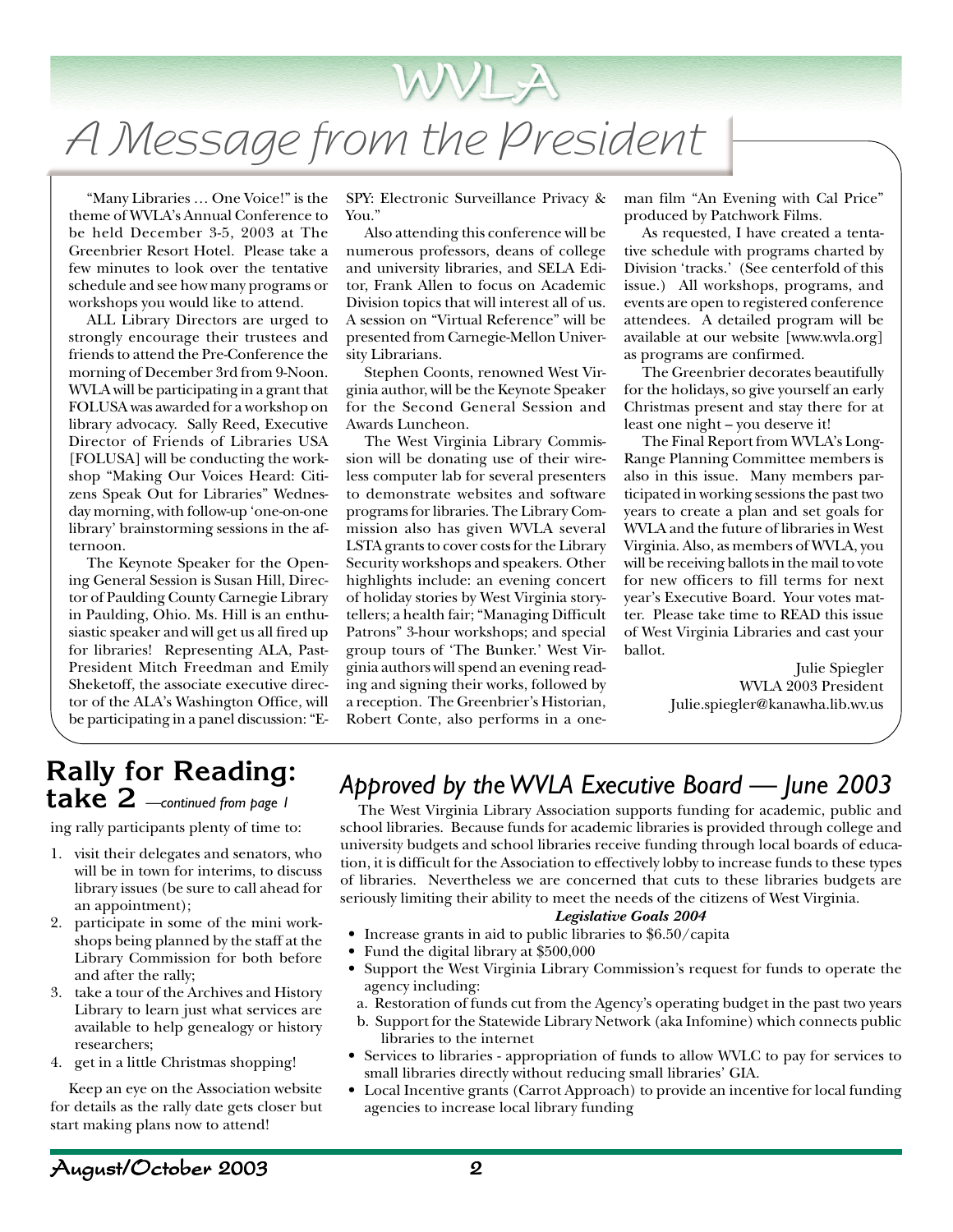

## **Award Nominations and Resolutions**

Now is the time for librarians to recognize those who have worked so hard to serve their communities. At each annual conference, the opportunity presents itself to recognize outstanding leadership in providing service. Several awards are available, along with resolutions to honor individuals who have helped their libraries progress.

Consider the following awards and nominate someone you think deserves the honor:

- A. Certificate of Merit for service to libraries and librarianship in West Virginia. Open to librarians, board members, and others who have fostered excellence in a library or libraries.
- B. The Dora Ruth Parks Award for long and outstanding service to libraries and librarianship.
- C. Literary Merit Award for an outstanding publication or body of work. It has been the Association's policy to present this award to a West Virginia author, however, exceptions may be made for contributions to Appalachian literature.
- D. Frederic J. Glazer Library Innovation Award for demonstrated success in planning and execution of an innovative service, project, or program which has significantly impacted the patrons of the library. This award should recognize an innovation from the previous calendar year. Restriction: This award should not recognize individual accomplishments; honor routine operations, functions, or programs; or advance a particular agenda (political, religious, philosophical, etc.).

Resolutions recognize significant contributions to libraries, and are especially appropriate for voicing appreciation of an individual's dedication at his or her retirement or upon the individual's death. Typically, resolutions mark the efforts of library staff, board members, volunteers, or Friends. Resolutions are read into the record of the annual meeting, and honorees or their families receive a copy of the resolution.

To honor someone who has had a significant impact on your library with either an award or resolution, send information about your honoree to: Judy Duncan, Secretary, 114 C Oak Drive, Dunbar, WV 25064 by November 10.

## *People in People in the News the News*

Hazel A. Stewart is the new head of Technical Services at Parkersburg & Wood County Public Library. She replaces JoEllen Dennis who has been in that position for over 32 years. Ironically, Hazel held that same position prior to Jo replacing her in 1971. Hazel and JoEllen both studied under the able tutelage of former PWCPL library director, Ann Rodney Lorentz Cushing, at Glenville State College. In addition to beginning her library career at PWCPL, Hazel has held various library positions at West Virginia University at Parkersburg Library, University of Kentucky Medical Center Library, Kentucky State University Library, Midway College Library, Burnsville Middle School Library, and John F. Kennedy Elementary School Library. Hazel attended the University of Kentucky School of Library Science and has been accepted at Texas Woman's University to complete her MLIS. She is the wife of Buck Stewart and the mother of Cody, Casey and Caena Stewart.

#### **Editor**

**Jennifer Soule** South Charleston Public Library 312 Fourth Avenue South Charleston, WV 25305 304-744-6561 • 304-744-8808 (FAX) souleja@scpl.wvnet.edu

#### **Assistant Editor**

**Pamela Coyle** Martinsburg-Berkeley Co. Public Library 101 West King Street Martinsburg, WV 25401-3209 304-267-8933

#### **Circulation Editor Barbara LaGodna**

Evansdale Library, WVU P.O. Box 6105 Morgantown, WV 26506-6105 304-293-4695 x5103 blagodna@wvu.edu

#### **Advertising Editor**

**Kelly Funkhouser** Morgantown Public Library 373 Spruce St. • Morgantown, WV 26505 304-291-7425 (W) • 304-291-7437 (FAX) funkhous@hp9k.clark.lib.wv.us.

> *West Virginia Libraries* (ISSN) 0043-3276) is the official publication of the West Virginia Library Association. The views expressed are not necessarily the official viewpoints of WVLA.

*West Virginia Libraries* is published six times a year in February, April, June, August, October and December. A subscription is included with membership dues. The subscription rate for non-members is \$15 per year. Some back issues are available at \$3.75 per issue. All back issues are available from:

University Microfilms - Ann Arbor, Michigan

Photographs, news, articles and correspondence should be sent to the editors. Subscriptions and changes of address should be sent to the Circulation Editors.

> Copy deadline: 15th of month preceding publication.

**WVLA's Web site: http://wvnvms.wvnet.edu/~wvla/**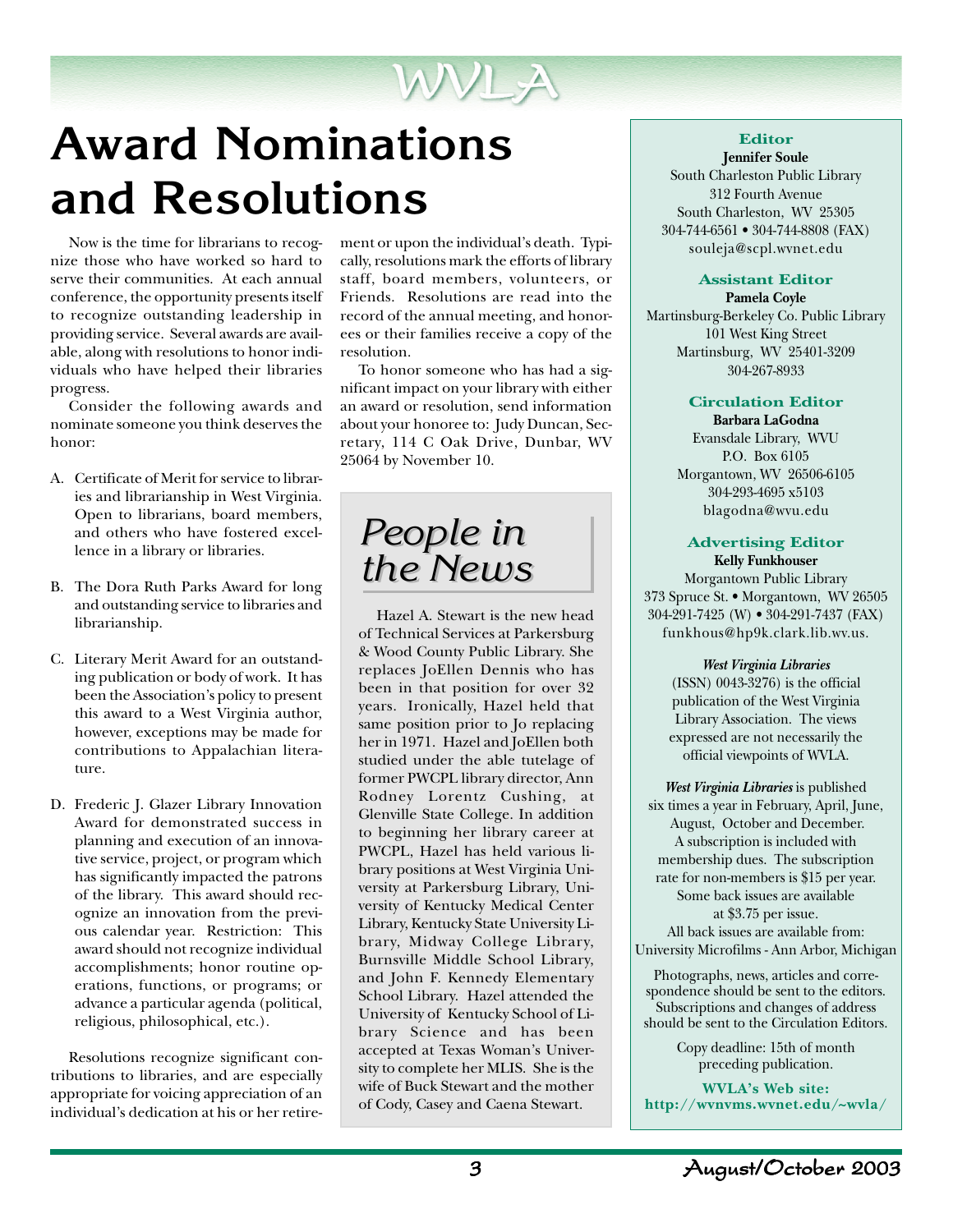

## **Candidate information and statements of concern**

#### WEST VIRGINIA LIBRARY ASSOCIATION

#### **1st VICE-PRESIDENT/ PRESIDENT ELECT**

**Penny Pugh** is head of the Reference Department in the WVU Downtown Campus Library. Her previous professional positions include: electronic reference services librarian at WVU; interlibrary loan librarian at WVU; and reference librarian and instructor of library science at Fairmont State College. Ms. Pugh earned her undergraduate degree in English from WVU and a MSLS from the University of Kentucky. Prior to the completion of her graduate studies she held a variety of paraprofessional positions in the WVU Libraries, the National Institute for Occupational Safety and Health Library, and the State Library of Kentucky. Ms. Pugh's past WVLA service includes Chair and Secretary of the College and University Libraries Division and annual conference registration committee chair.

**\*\*\*Statement of Concern**: Through my work on the digital library project over several years, I have had the real pleasure of becoming better acquainted with colleagues from around the state. I am struck by how much we have in common, no matter what type of library we represent. We all strive to provide excellent service to our communities, and we all struggle to meet the challenges of providing services with inadequate budgets in a rapidly changing environment.

I believe a strong WVLA is crucial to the growth and health of libraries and librarianship in West Virginia. Our state is small, and our resources limited, but we can leverage our strengths and talents by working together toward common goals. The current climate of cooperation among libraries, WVLA, and the Library Commission is extremely heartening. We are in a better position than ever before to achieve lasting improvements for our users. I hope we can further strengthen WVLA, and advocate even more effectively for our libraries in the future.

#### **2nd VICE-PRESIDENT**

**Carolyn Leporini**, Originally from Ohio, I graduated from Ohio State in 1971 with a BS in retail management. I earned my MLIS degree from the University of South Carolina in 2001. Working at the Martinsburg Public Library for nearly 10 years, I have served as the ILL librarian for over 8 years. On a personal note, I have been married almost 30 years, have two adult sons, and am a grandmother.

**\*\*\*Statement of Concern**: As Second Vice-president, I would naturally like to see librarians throughout the state share ideas and become more involved with the WVLA. I would particularly like to see more school librarians/media specialists join the group. I believe they are an overlooked and under tapped group of individuals the Association would benefit by including. Anyway, Pam made me do it!

**Beth A. Yoke**, I came to work at Fairmont State College as the School Library Media Program Coordinator/Librarian in August of 2001. Before that I worked as a high school librarian in Virginia for two years, and as an elementary school teacher in New Orleans, Louisiana for six years. I have a Bachelor of Arts degree from Gettysburg College (1991), where I majored in history. I received my teaching certificate at Tulane University (1995), and earned my Master's degree in Library and Information Science from Louisiana State University (1998). I am the current chairperson for WVLA's School Library Division and serve on WVLA's Legislative Committee. I also represent the School Library Division by serving on the American Association of School Librarian's (AASL) Affiliate

Assembly. Additionally, I have just begun serving a two-year term on AASL's Institute Planning Committee. Please look for my article called "Open Doors to Collaboration with an Open House" in the August/September issue of the *Library Media Connection.*

**\*\*\*Statement of Concern**: Now is a crucial time for West Virginia's libraries. The statewide budget shortfalls are hurting already under-funded libraries across West Virginia. I think it's crucial that librarians and library workers from all types of libraries across the state band together to protect, preserve, and promote one of the

state's greatest resources: our libraries. As second vice-president of WVLA I will launch an effort to recruit new, enthusiastic members to WVLA. With strength in numbers, WVLA can become the spearhead for positive change for West Virginia's libraries, and we can work on achieving goals such as the creation and implementation of the WV Digital Library.

#### **SECRETARY**

**Margaret Smith**, Hamlin Public Library, Additional information not available at publication date.

**Martha Yancey**, West Virginia University, Evansdale Library, Education: University of Maryland, BA 1980, University of Maryland, MLS 1982, University of Georgia, 1984, Teaching credential. Current position: Reference Librarian/Access Services Coordinator, Evansdale Library 2002 present. Previous positions: Ref/ILL Librarian, Evansdale Library 1996-2002

**\*\*\*Statement of Concern**: Promotion of literacy should continue to be a major focus for libraries moving into the next century. Libraries are the foundation for knowledge and information, and provide easy accessibility for many types of materials. West Virginia libraries must support literacy initiatives and promote equity of information for populations regardless of income, location, or ethnicity. Academic libraries and librarians must take leadership in the promotion of literacy through the development, integration and design of programming instruction which will facilitate faculty, student, and other users methods of information use. They must also assist in the development of strategies that cooperatively/ collaboratively network with various literacy organizations and the communities they serve.

#### **TREASURER**

**Thelma J. Hutchins**, Educational background: A.A., Mars Hill College, Mars Hill, NC; B.A., Wake Forest University, Winston-Salem. NC; Southeastern Seminary, B.D., Wake Forest, NC; MSLS, University of North Carolina – Chapel Hill, NC; Ad-

*—continued on page 5*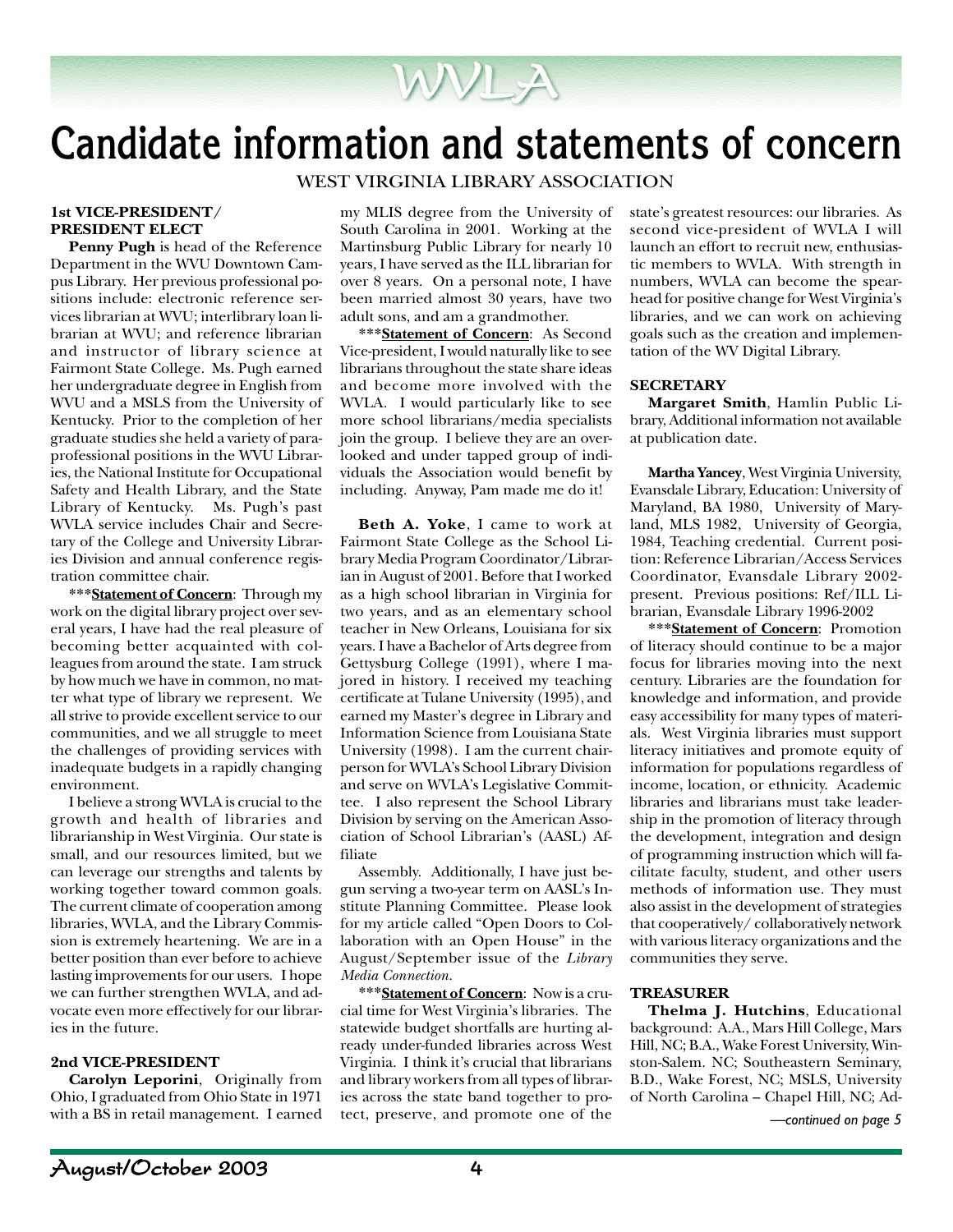

vanced M.S. in L.S., Florida State University.

Experience: South Georgia College, Douglas, GA: Head of Technical Services; Acting Director; Director of Library. Gardner-Webb University, Boiling Springs, NC: Director of Library; Emory & Henry College, Emory, VA: Director of Kelly Library Information and Resources and Services. Fairmont State College: Director of Library Services.

Memberships include: American Library Association; Association of College and Research Libraries; West Virginia Library Association (Intellectual Freedom Committee [developed new website]; Planning Committee-Subcommittee on Continuing Education; Roundtable: West Virginia Academic Directors Group – Chair, 2002); West Virginia

**\*\*\*Statement of Concern**: To ensure the viability of the West Virginia Library Association, it is essential that its financial accounts and records be kept accurately and that finances are controlled efficiently and effectively. Having successfully managed multi-million dollar budgets and grants for over thirty years, I pledge that the financial records of the West Virginia Library Association will be managed in such a way as to promote the goals and objectives of the organization. Funds will be expended in a timely manner and a report of all revenue and expenditures will be available to the Executive Board at all times.

**Brian E. Raitz**, Employment History: Library Director, Parkersburg & Wood County Public Library (7/2002- present); Reference Librarian, Parkersburg & Wood County Public Library  $(11/2000 - 6/$ 2002); Adult Services Librarian, Granville County Public Library (NC) (6/1996 – 10/ 2000); Library Assistant, Davis Graduate Library, UNC-Chapel Hill (1995 – 1996); Reference Librarian (intern), Wake County Public Library (North Regional) (Summer 1995); Library Assistant, School of Journalism, UNC-Chapel Hill (NC) (1994 – 1995). Education: MLS; University of North Carolina at Chapel Hill (1996); BA Sociology, Minor in English; North Carolina State University (1990).

**\*\*\*Statement of Concern**: As a Public Library Director I put my name forward for the position of WVLA Treasurer. I believe the experience I have had as Director, Adult Services Librarian, and as a member of the Audit committee have instilled in me a strong desire of fiscal responsibility and a desire to make sure all monies spent are appropriately documented. Combine with this the strong desire to focus WVLA resources towards expanding the services of libraries in WV, and in raising the awareness of the services of libraries and librarians in our state; I believe I would make an excellent Treasurer for WVLA.

#### **ALA COUNCILOR**

**Yvonne Farley**, B.A. Antioch College, MSLS, University of Kentucky. Started out shelving books at the Raleigh County Library in Beckley, WV. Was a reference librarian, adult programmer and branch manager for the Kanawha County Public Library System. In 2002 became the Director of the Technical Information Center & Library at the National Mine Safety and Health Academy in Beaver, WV. Active with WVLA for years and held many positions and committee appointments – most notably editor of West Virginia Libraries, chair of the public section, chair of the Intellectual Freedom Committee and a founding member of the Social Responsibilities Roundtable. Recipient of the Dora Ruth Parks Award. In 2002 named by Library Journal as a Mover & Shaker. Member of ALA's Special Presidential Taskforce on Better Salaries and Pay Equity (2002- 2003) and appointed to ALA's Intellectual Freedom Committee beginning 2004.

**\*\*\*Statement of Concern**: As a longtime WVLA volunteer, I am concerned about the future of WVLA as many of our longtime members are hitting retirement age. The buzz word in the work world is "succession". Who is going to advocate for WV Libraries in the future or for that matter, work in them? Even though our libraries are strapped for money, I think that a living wage for library workers needs to be a goal of our advocacy work along with our continuing efforts for increased library funding. As a member of the executive board I will work with others on widening WVLA's support by involving more people in the organization and continuing efforts to bring our state's libraries to the attention of the public. I fully support efforts to

create a Digital Library and hope that it will become a reality. Within ALA I will work to represent the concerns of our WV Chapter especially the Campaign to Save America's Libraries. This is a critical time for all libraries.

**Phyllis D. Freedman** is director of the Benedum Library of Salem International University. Prior to this position, she worked in libraries of the Community College of Allegheny County (Pittsburgh), the University of Pittsburgh School of Library and Information Science, and the Municipal Reference Library of the Orlando Public Library (Florida), which she started and ran for 11 years.

During her tenure at Salem International, she has participated in the West Virginia Academic Library Directors Group, which she chaired for two years. She served on the Strategic Planning Committee, and chaired the nomination committee for WVLA. In addition to her work with the library community, she has served on the City Council and the Park Board of Salem, and currently is a member of the West Virginia Division of Juvenile Services Advisory Board.

Dr. Freedman attended the University of Florida, Florida State University, and the University of Pittsburgh.

**\*\*\*Statement of Concern**: The world in which libraries operate is undergoing tremendous changes. More and more often, administrations are questioning the value of a function that uses funds but does not produce funds. While we in the profession are convinced of the importance of our work, we are not always able to convince decision-makers of that importance. Perhaps part of the problem is that we know of the importance of our work, but what our work is has become confused. Are we 'markers and parkers,' or computer-tenders for the Internet-bound? What about our work is professional; what is something a well-trained clerk could do? These questions have been around for a while, and don't seem to have been answered yet.

My concern is that we define ourselves more carefully in a more complex information world, and find ways to prepare people at varying levels to work in libraries and other information organizations.

5 August/October 2003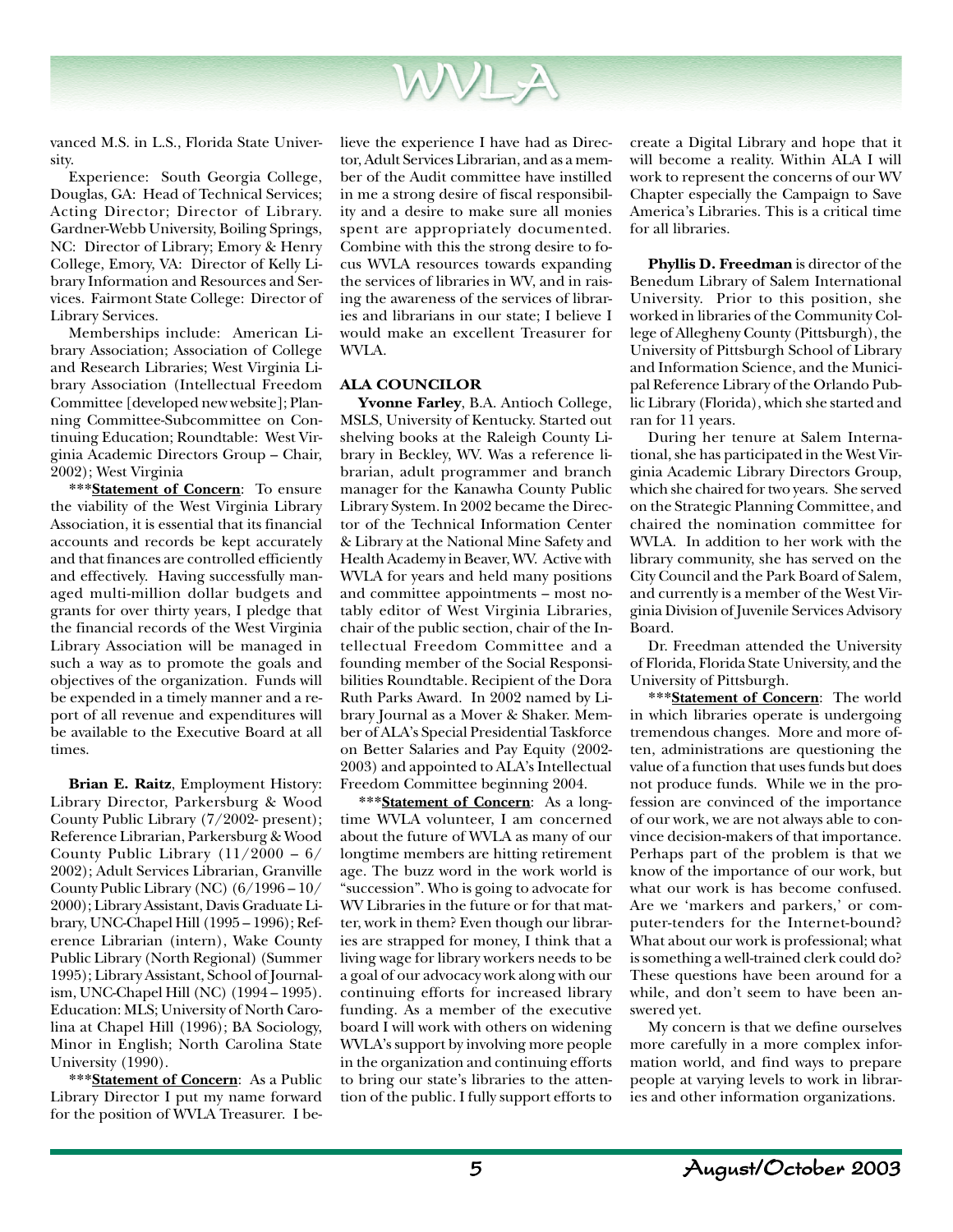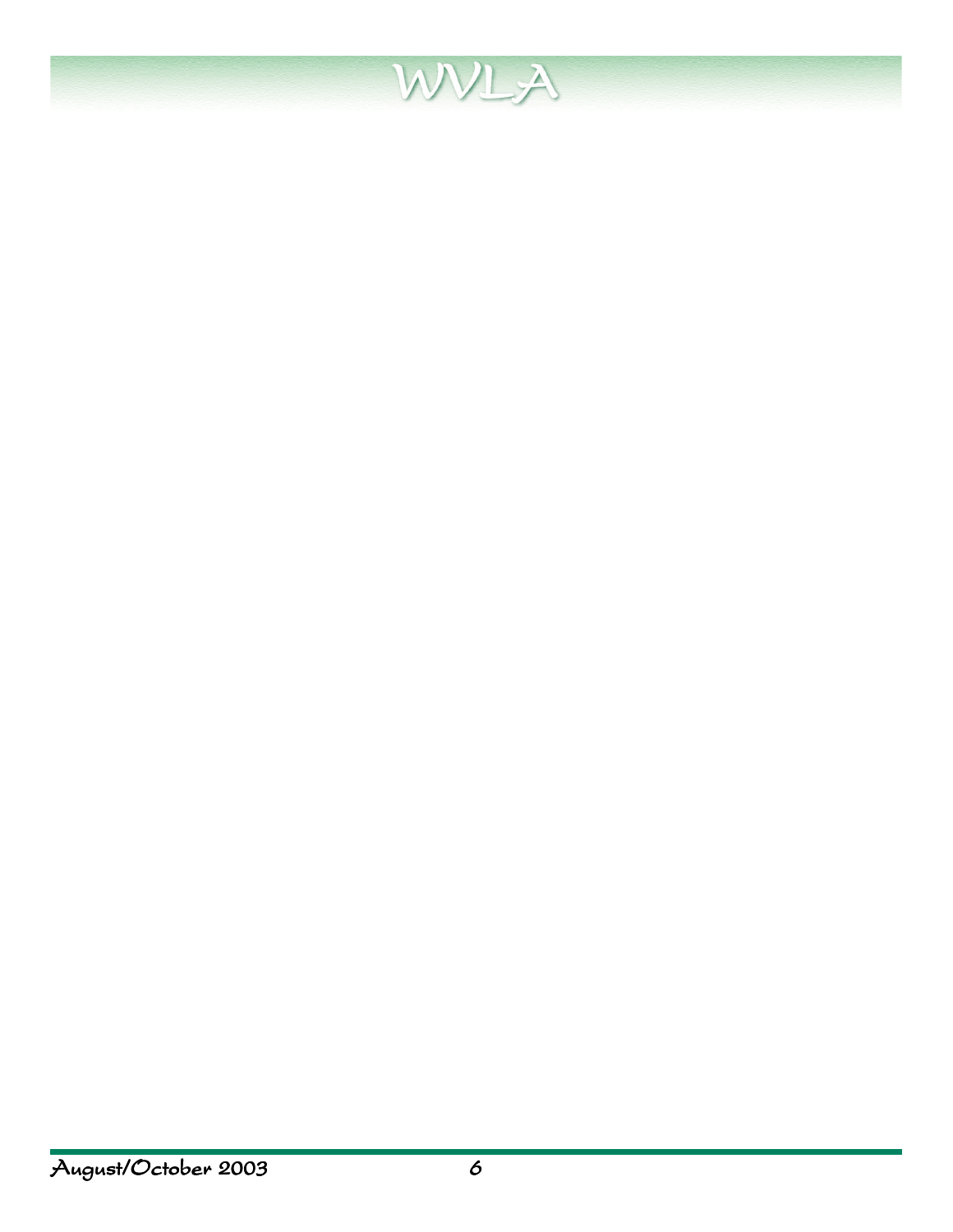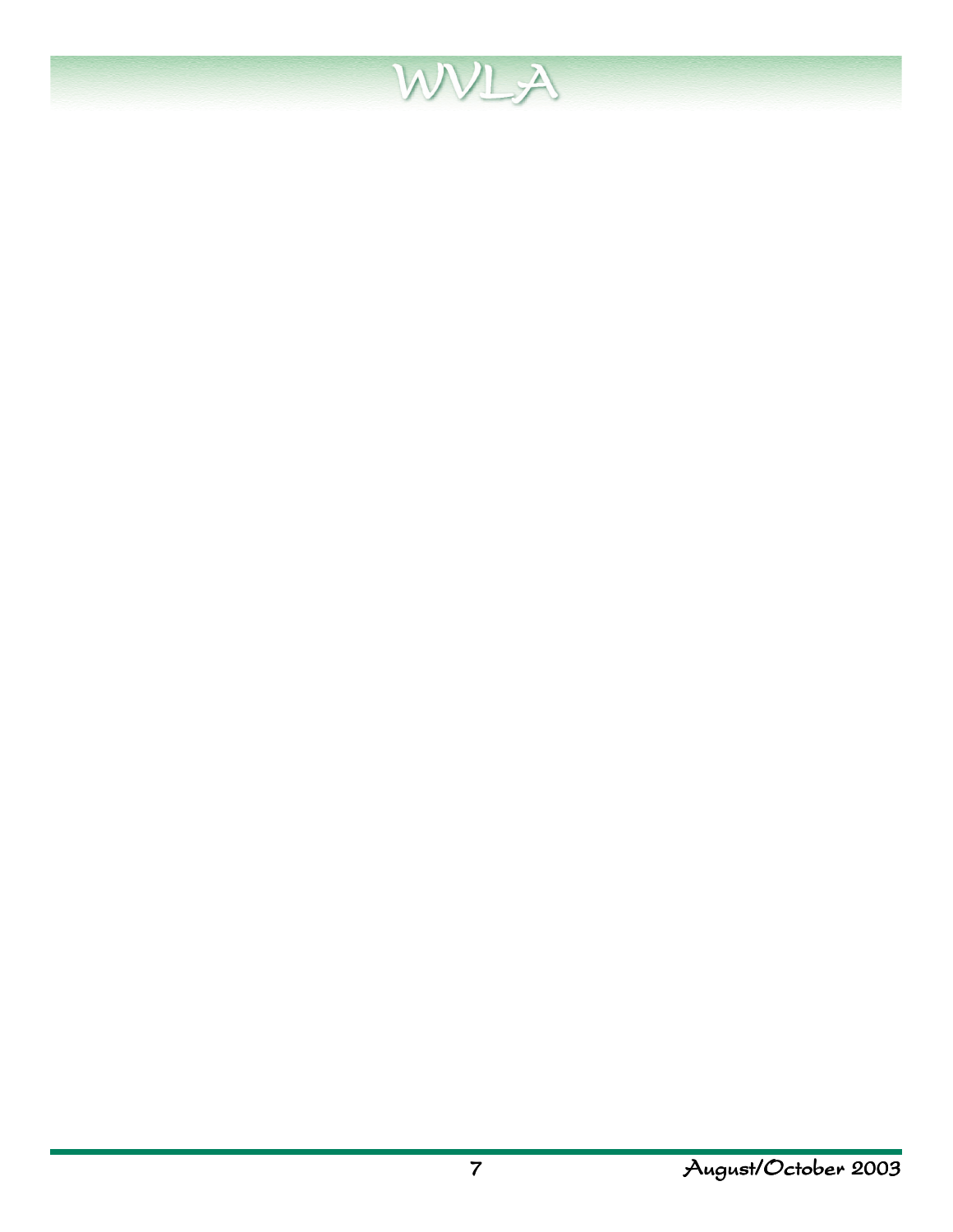

## **Teen Read Week is Slammin' @ your library (r)**

ALA Graphics and the Young Adult Library Services Association (YALSA) have produced new resources to support the 2003 poetry centered Teen Read Week theme - Slammin' @ your library (r) - October 19-25th, 2003.

One of the most exciting new products for 2003 is the "Poetry Resource CD". This all-in-one resource is excellent for libraries; schools and library systems that want to produce their own promotional materials for Teen Read Week (TRW). The CD has digital clip art and customizable

files that allow libraries to make their own posters, buttons, bookmarks, note cards, brochure covers and letterhead. The CD also has web ready graphics, and alternative type, all available royalty free. The pre-made graphics can be used to promote TRW and other poetry events for years to come.

Two new print resources are also avail-

able. "Teen Read Week: A Manual for Participation", by Amy Alessio and Kevin Scanlon, provides advice for starting a Teen Read Week (TRW) program in your library and general tips for TRW activities. The new "Slam Poetry Manual", by Michael

Baldwin (Director of Benbrook (TX) Public Library), is a how-to overview for planning, promoting, and scoring a poetry slam event.

In addition to the new products designed for this year's Teen Read Week, ALA Graphics has other poetry themed materials to help librarians promote and market their TRW events. The products are available on the ALA Graphics web site: www.alastore.ala.org (click on Teen Read Week).

These products include double sided bookmarks, large (22"x 34") and small (11"x 17") posters, a magnetic poetry kit, pocket sized poetry journals, and "Poet" buttons. The materials are designed to be used for poetry events even after Teen Read Week.

Teen Read Week is a national literacy initiative of YALSA, a division of the American Library Association (ALA) aimed at teens, their parents, librarians, educators, booksellers, and other concerned adults. Its goals are to give teens time to read for the fun of it, allow teens to select their own reading material, and to help teens get in the habit of reading regularly and often. For more information, or to register your participation, please visit the Teen Read Week web site at www.ala.org/teenread or call 1-800-545-2433, ext. 4387.

For special sales and customization questions about ALA Graphics, please contact sales coordinator John Chrastka by phone: 800-545-2433 x 4027 or by e mail: jchrastka@ala.org.

## **WVLA Planning Process — Action Plan**

When I became President of WVLA in December 2000, I announced the initiation of a Planning Process, the goal of which would be to develop a Long Range Action Plan for libraries and library services in West Virginia. The Planning Process consisted of six Subcommittees each focusing on a different area of concern. Those areas were based upon the Himmel & Wilson Study entitled *Directions 2000.* The consultants from Wisconsin addressed the same six areas of concern that the WVLA Planning Process studied in six Subcommittees. Due to several different events and circumstances, including among others the resignation and departure of WVLC Executive Secretary David Price in July 2001, WVLA's Planning Process did not kick off until fall of 2001. Two meetings of all the Subcommittees and their members were held at the Bridgeport Benedum Civic Center. The second of those meetings occurred in January 2002. The goal of the Planning Process was to have the final plan ready for the 2003 Annual Conference.

In accordance with that timeline, this issue of *WV Libraries* contains a ballot for you to vote and mail to Susan Reilly, Teller.

Throughout 2001, the issues of *WV Libraries* contained articles about the Planning Process. One of the articles said, "Once an Action Plan is approved by the membership, its implementation will become the goal of WVLA's efforts." One area WVLA regularly expends much effort toward annually is lobbying the state legislators. This plan would provide WVLA's Legislative Committee with a blueprint for lobbying efforts.

Please read each Subcommittee's Plan carefully. The enclosed ballot will allow you to mark each Subcommittee Report as either "Approve" or "Disapprove." The Steering Committee which provided oversight of the entire Planning Process and whose membership was composed of the chairs of each of the Subcommittees as well as WVLA President, President-Elect, and Past President, thought it was important to allow members to voice their opinions of each individual Subcommittee's recommend plan. But the *ONLY* vote that will be counted for the entire Plan's Approval or Disapproval is the *one vote* at the bottom of the ballot. Comments will be used to aid future WVLA Executive Boards if they choose to revisit the Planning Process in case it fails.

Thanks to all the Subcommittee members who worked long and hard to complete this Action Plan. Without your sacrificial efforts this plan would not have been possible. Let me take this final opportunity to say to each WVLA member how important it is to have a Long Range Action Plan for libraries and library services in West Virginia. We must move forward! This plan will not only move us forward, it will allow West Virginia citizens to receive the high quality library services they both need and deserve!

Please stand up and be counted. *MARK and MAIL your ballot TODAY!*

Dottie Thomas

#### *Collection Development/Resource Sharing Subcommittee Report* **Mission:**

*"To develop the necessary standards, principles and best practices for creating the nation's pre-eminent collection of informational, educational and recreational resources, regardless of format, and to facilitate the timely and equitable access to those resources by every citizen of West Virginia through the cooperative efforts of every library in the state."*

#### **Recommendations:**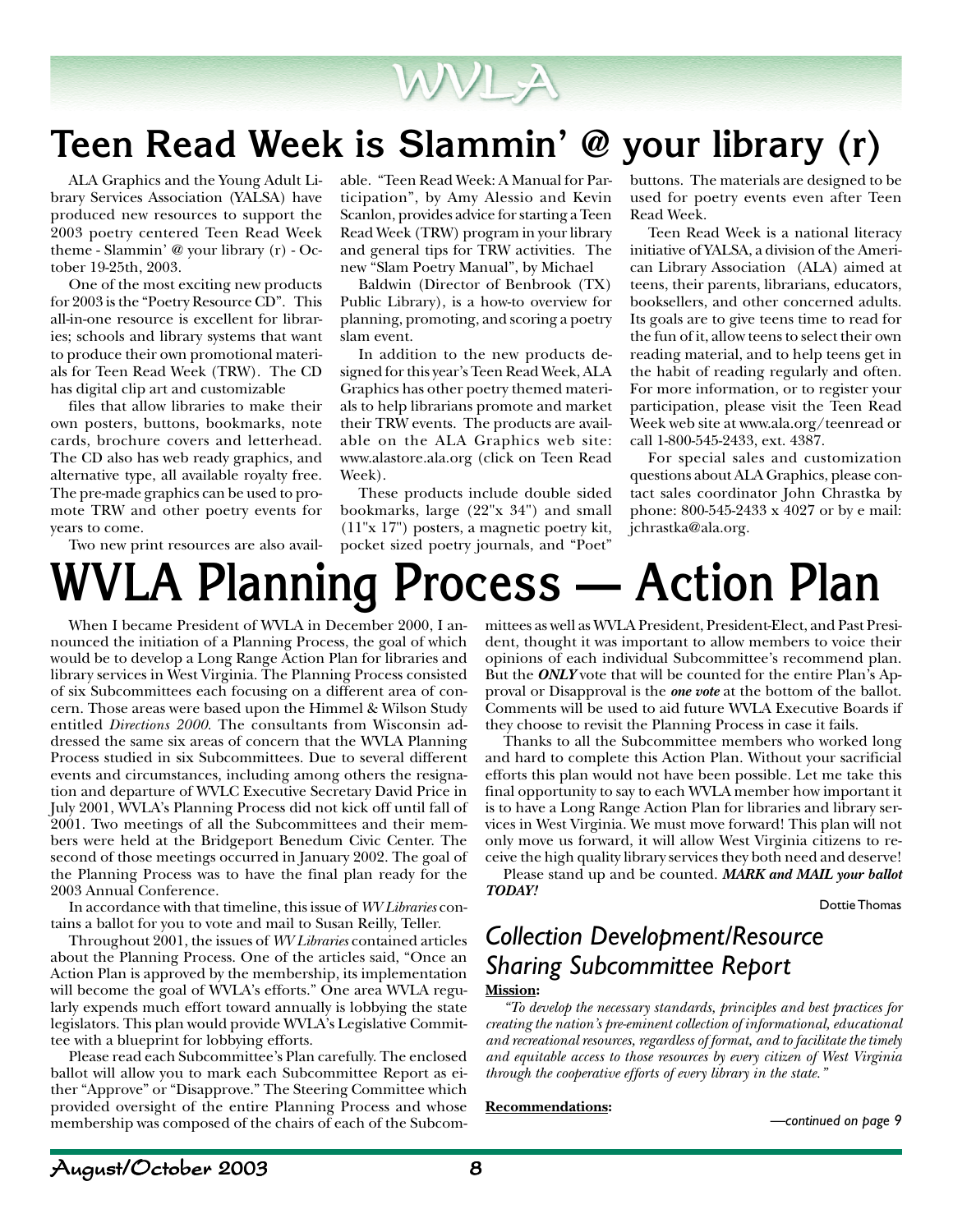

I. Collection Development

- A. Create a list of professional librarians statewide willing to share their personal and professional areas of expertise to any library in the state seeking assistance in subject-specific collection development. Said list should be made available through the Association's website.
- B. Assist libraries by providing and promoting workshops, seminars, and professional improvement opportunities to foster and enhance collection development skills of the state's library employees.
- C. Establish a method for the state's libraries to assist one another in individual library collection development and item replacement through gifts, donations, and exchanges.
- II. Resource Sharing
- A. Support the establishment of a statewide union catalogue which provides bibliographic access to the comprehensive holdings of the state's individual libraries and collections.
- B. Assist in the formulation of a set of recommended guidelines for Interlibrary Loan to provide mutual, standardized information gathering, and retrieval services for every library in the state.
- C. Assist in the development and promotion of the state's unique "special collections," not only to other libraries within the state, but to out of state libraries and users as well.
- D. Encourage the establishment of a digital library of electronic resources for utilization by all citizens of the state.
- E. Establish a statewide delivery system for purposes of resource sharing and interlibrary loan that will be available to all types of libraries.

Charley Hively, Chair

## *Continuing Education Subcommittee Report*

#### **Vision:**

That a well-trained and prepared staff will be an integral part of Library service in all West Virginia libraries.

#### **Mission:**

To develop programs in a wide variety of formats, which will provide educational opportunities for library staff, at all levels, in all types of libraries; to gain skills needed to provide quality library service.

A survey was sent to all public, academic, and special librarians; school librarians were contacted through the RESAs.

#### **Recommendations:**

The Committee recommends in light of the survey that training should concentrate in the areas of reference, cataloging, and book mending as well as in circulation, interlibrary loan, and fund raising. The capability to earn a college or master's degree should be emphasized for library staff.

Preferences were for short-term workshops and online distance education, with some interest in distance education by TV or video. In light of this result, the Committee recommends assisting

WVLC in providing access to a varied set of videos that can be lent to all libraries and librarians in the state.

Video titles that will be useful in providing training for librarians have been identified; the WVLC continuing education con-

sultant will maintain this list and provide access to the Commission's collection of training videos. These materials will be listed on the WVLC web page. The Committee also has suggested that the Continuing Education/Scholarship Committee of WVLA might be able to purchase some appropriate titles to be donated to the WVLC, expanding the available collection.

A web page on the WVLA site should provide access to information of these materials, classes and training opportunities as well as details on the application process of the Continuing Education/Scholarship Committee.

The Committee recommends that the Continuing Education/ Scholarship Committee of WVLA continue the work of this Committee in identifying the needs and means to achieve them within the library community as well as maintaining information on the web page.

Phyllis D. Freedman, Chairperson

### *Funding Subcommittee Report*

#### **Vision:**

Because West Virginia libraries are dynamic contributors to the life of local communities providing vital services to the citizens of our state, they will receive stable, secure and adequate funding to be used to provide services, library materials, and access to electronic resources in dynamic and cooperative ways across all types of libraries. These services and materials will be provided in adequate facilities by qualified staff.

#### **Mission:**

The Funding Subcommittee was charged with studying ways of providing adequate funding for libraries in West Virginia.

#### **Recommendations:**

#### **Goals: The following goals are recommended by the Funding Subcommittee:**

**1.** The Funding Subcommittee recommends seeking legislation to provide dedicated funding for support of libraries in West Virginia. The basic amount of per capita funding for public libraries should be \$6.50, the per capita amount recommended by Himmel and Wilson in their study. In addition to this per capita amount a dedicated amount of \$1,000,000 should be provided annually for "Services to Public Libraries." This amount will total the 20% of Grants-In-Aid that Affiliate libraries currently must use to support the services provided by Service Center libraries. All public libraries will then receive 100% of Grants-In-Aid support. The \$1,000,000 will provide funding then for traditional services such as cataloging, professional advice and other library services as needed. In addition, this amount would include funds to reward library systems as library directors receive additional training and education, progressing through the levels outlined in the Governance and Structure Subcommittee's recommendations. Finally the "Services to Public Libraries" one million annual amount will also permit a renewal of the MLS degree scholarship program previously offered.

Although the state legislature has voiced its opposition to dedicated funding, there is precedent in other programs that provides support to community services. An earlier legislature provided source stipulations for library funding (1) that the dollars come from an existing source; (2) that the source be related to libraries; and (3) that the funds not be currently dedicated to

*—continued on page 10*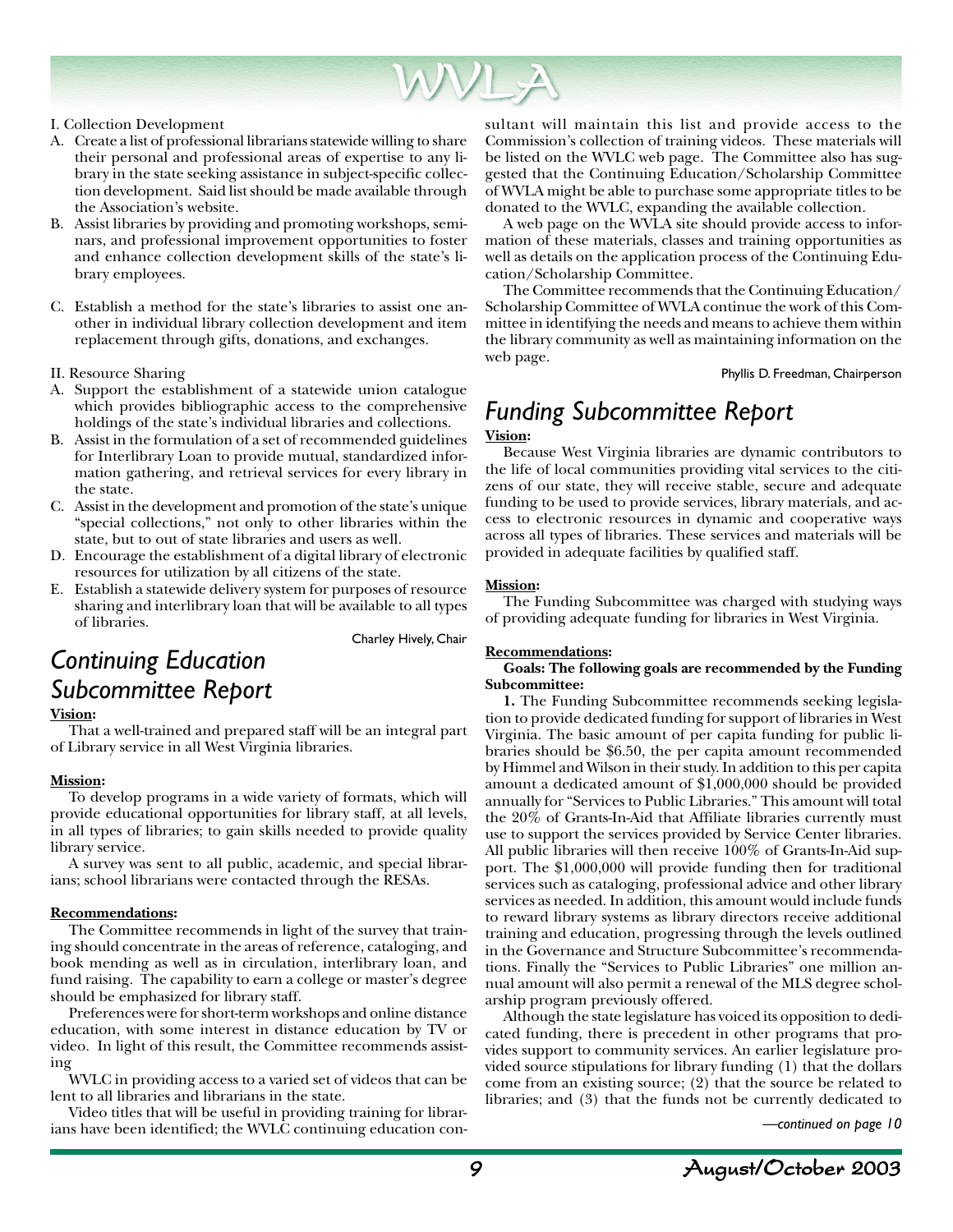

any other program. The state's current economic situation does not support all of these stipulations.

The key stipulation could be attaching a "fee" to a service or business that has an identity with libraries. Another possibility would be the method used by the state of Ohio. In Ohio, the funding was secured through adding a percentage to the personal income tax. There is real logic in using personal income because libraries are a "people" business. Based on the 2000 revenue sources, providing the targeted amount would add 0.013% to the state's personal income tax.

Although the exact source of funds will require working with the legislature to investigate and identify, the Funding Committee recommends a dedicated fee or tax that would generate \$15,954,236. This total is based on the funding requirements generated from the recommendations of all Subcommittees of the WVLA Planning Process in addition to the recommendations of the Funding Subcommittee. A breakdown of the individual funding recommendations is as follows

| Digital Library (electronic resources)  \$1,500,000 |  |
|-----------------------------------------------------|--|
|                                                     |  |
| Interlibrary Loan software, and                     |  |
| <b>Delivery System)</b>                             |  |
|                                                     |  |
|                                                     |  |

If funds were dedicated for these purposes, the current \$7,348,884 for Grants-In-Aid coming annually from the WV Lottery could be discontinued. Although the \$6.50 per capita should be used in defining the need, the funding projections should be based on a "percentage" of source and not "per capita" to avoid problems in the increases and decreases in population.

**2.** Public, academic, school and special libraries should explore current methods for resource sharing and seek innovative ways to provide for the informational and educational needs of the citizens of the state.

**3.** In pursuing a stable, secure, and adequate source of dedicated funding for libraries in West Virginia, it is recommended that adequate pay, education and staffing be considered a priority along with library collections and facilities.

Dottie Thomas, Chair

## *Governance and Structure Subcommittee Report*

#### **Vision:**

The highest quality of librarianship and library service, materials, and information will be provided to all West Virginians utilizing all types of libraries.

#### **Mission:**

To develop a statewide structure that encourages the highest levels of qualities listed in the following goals:

To ensure high quality librarianship for all library personnel To ensure high quality library service

To ensure high quality materials and information

In determining the changes that need to be made to the structure of the public library system in the state, it was agreed that the structure should support the idea that all libraries would receive 100 per cent of their grants-in-aid. Services to libraries need to be restructured to give libraries without a professional librarian a greater voice in determining from whom they would receive consulting service. Libraries at all levels must be held accountable for the services they render either to another library or to the public.

#### **Recommendations:**

The following levels will be established for public library directors:

Level 1 - Librarian

- High school diploma/GED (minimum requirement for entry level)
- Within two years must have completed "Library Basics" course or equivalent
- Must attend two additional continuing education programs annually
- Must complete "Advanced Library Basics" or equivalent within four years

Level 2 - Librarian

- Must have completed the "Advanced Library Basics" course or equivalent
- Must have at least 36 hours of college credit
- Must attend two continuing education programs per year to maintain certification level

Level 3 - Librarian

- Must have complete Levels 1 and 2 requirements
- Must have Bachelor's degree from an accredited college/ university
- Must have five years of library experience
- Must attend at least two continuing education programs annually.

Level 4 - Librarian

- MLS from an ALA accredited program
- Must attend at least four continuing education programs annually

Monetary incentives will be provided by the West Virginia Library Commission for each level with each level receiving a progressively greater supplement.

A committee should be established with representatives of the West Virginia Library

Commission, the West Virginia Library Association, and a member of the faculty of a state college who would meet annually to set up criteria for acceptable workshops, courses, and programs that would meet the continuing education requirements. The committee members should change on a regular basis. They would also develop a means of approving workshops, courses, etc. that are submitted by library directors to meet the requirements.

Any public library without a Level 4 librarian must hire a consulting library to oversee delivery of service to the public served by that library. The consulting library must have at least one staff member who has met the following qualifications and be on an approved list provided by the West Virginia Library Commission:

- Must have a Level 4 librarian
- Level 4 librarian must have at least five years professional experience
- Ability to work with and communicate effectively with others

*<sup>—</sup>continued on page 11*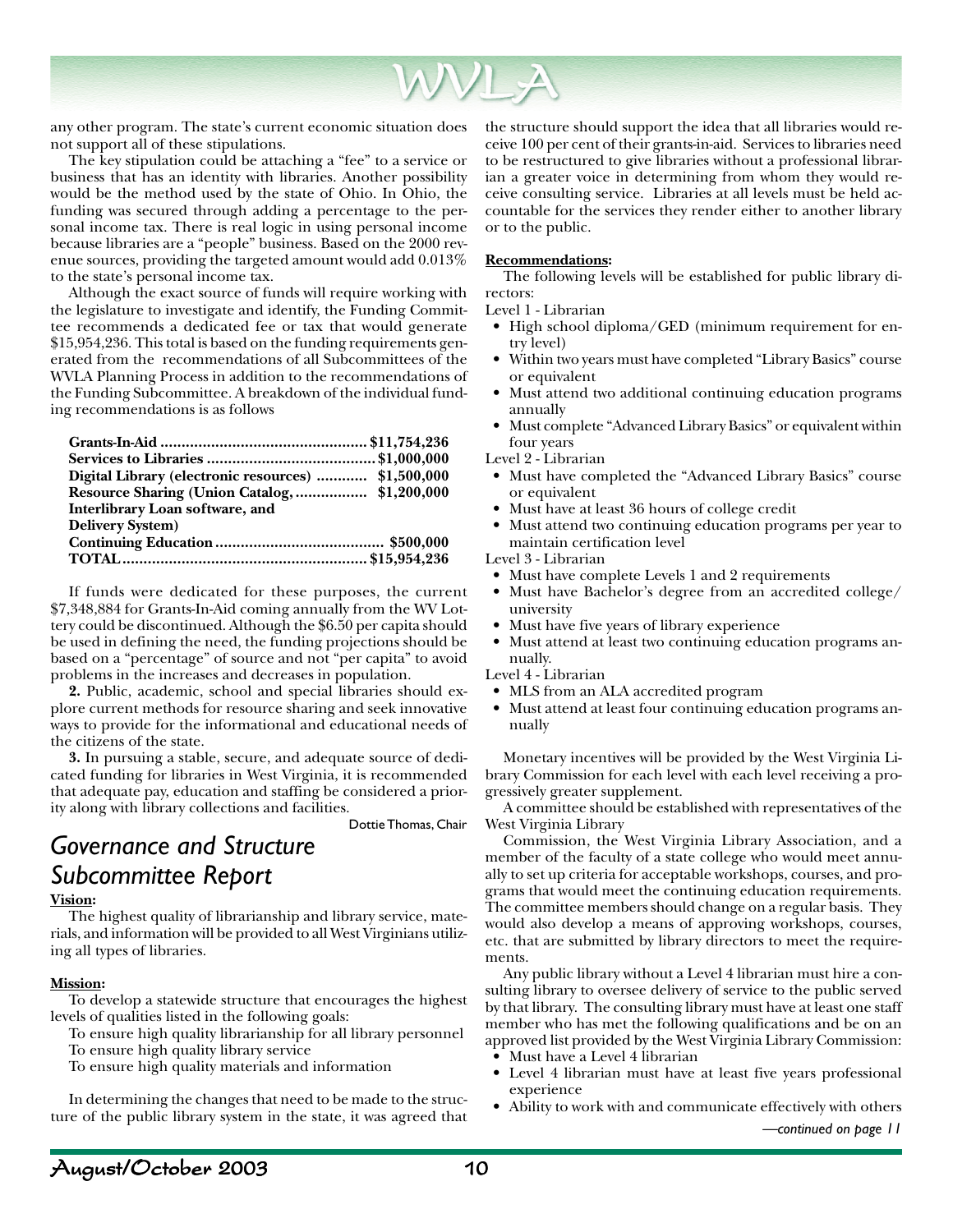

- Knowledge of library procedures, policies, and operations
- Knowledge of standard library methods and principles in bibliography, cataloging, classification, circulation, and reference services
- Should visit library board meetings (minimum of 1 meeting per year)
- Should make at least quarterly visits to library

The consulting library will work with the library to determine exactly how best to deliver quality library service to the public and will file an annual written plan with WVLC. This may include recommendations of contracting with another library for services such as cataloging, ordering, and processing of materials, payroll, delivery services, or other services that may be more efficiently and effectively done by another library. The consulting library will also advise on all library operations as requested by the library. The consulting library may also advise the library in procedures that in its opinion would result in better service to the public.

A "Grievance Committee" was recommended to review and investigate any complaints concerning the relationships between the two levels of libraries. It was decided that any complaint should first go to the Executive Secretary of the WVLC. The Secretary of the Commission would have 30 days to issue a decision on the matter. If either library disagrees with that decision, they would have 60 days to appeal to the Grievance Committee. This committee would then investigate the matter and issue a report with their findings and recommendation. If the libraries are still not satisfied, they could appeal to the WV Library Commission (the commissioners not the agency) who would hear the recommendations made by both the Secretary and by the Grievance Committee prior to issuing their ruling.

Libraries within a county or in multiple counties may enter into cooperative agreements to provide library services. The base level of services provided must include the services required of a consulting library. The distribution of these consulting services to libraries within the cooperative would be determined by the membership, subject to approval by WVLC. The cooperative must have two or more Level 4 librarians. The library systems included in the cooperatives must be contiguous. Services that are mandated to be done by another library should be paid by the Library Commission. The Commission may also pay for services that are more efficiently and effectively done by another library or within the cooperative. Libraries in Group 4 to 6 may have services paid by the Commission if a professional librarian determines that the service may be more effectively accomplished by another library. Services paid by the Commission may include:

• Cataloging/processing • Financial • E-rate

• Technical assistance • Programming • Other services recommended by the consulting library and approved by WVLC

Public libraries should be divided into the following groups based upon operating budget:

| Group | <b>Budget</b>                 |
|-------|-------------------------------|
|       | One Over \$2,500,000          |
|       | Two  \$900.000 to \$2,499,999 |
|       | Three  \$500.000 to \$899.999 |
|       |                               |
|       |                               |
|       |                               |

The term public library has the following definition: "A public library is an entity that is established under Title 10 of the State Code of West Virginia to serve a community, district, or region and that provides at least all of the following: (1) paid staff and yearly operating budget, (2) an organized collection of printed and other library materials, (3) an established schedule of at least 30 hours per week in which services of the staff are available to the public, (4) the legally appointed board must meet at least quarterly with official minutes kept and available, (5) facilities necessary to support such a collection and staff, including telephone, fax and public access computers, (6) supported by appointing authority with local tax funds and (7) statistics as required by state and federal agencies.

Betty Gunnoe, Chair

## *WVLA Technology Subcommittee*

#### **Mission:**

The Technology Subcommittee was charged with the study of the effectiveness, efficiency, and cost effectiveness of the technology currently in place in WV libraries. The committee discussed the need to coordinate the four existing statewide technology committees that appear to have similar missions: WVNET, WVLA, WVLC, and the WVDoE. We have identified the following areas of concern and the planned objectives.

#### **Recommendations:**

INFRASTRUCTURE

Identify all possible solutions to technology networking for the state's libraries and establish objectives:

- 1) Z39.50 Formally adopt Z39.50 protocol on statewide level for WV academic, public, K-12, and special libraries,
- 2) Union Catalog Compile a Union Catalog of materials for all WV libraries,
- 3) Cataloging Review and adopt a product for quality cataloging and resource sharing for all WV libraries,
- 4) ILL Review and adopt a product for quality materials management for all WV libraries.

#### **ACCESS**

Identify the best future course for library technology keeping in mind effectiveness, efficiency, and cost effectiveness and establish objectives:

- 1) Recommend effective library technology hardware to support the mission of the library in question:
	- a) Assign an individual or create an office at the state level to set minimum library technology requirements and make vendor recommendations based on technology trends, the need of the library in question, on-site technical expertise, technical support at the state level, and budgetary constraints facing the library,
	- b) Approval is not required but recommended before purchase.
- 2) Provide efficiency assessment for library technology software, such as Online Catalogs, Interlibrary Loan systems, and web or email functions:
	- a) Assign an individual or create an office at the state level to set minimum library technology requirements and make vendor recommendations based on technology trends, the need of the library in question, on-site technical expertise, technical support at the state level, and budgetary con- *—continued on page 12*

11 August/October 2003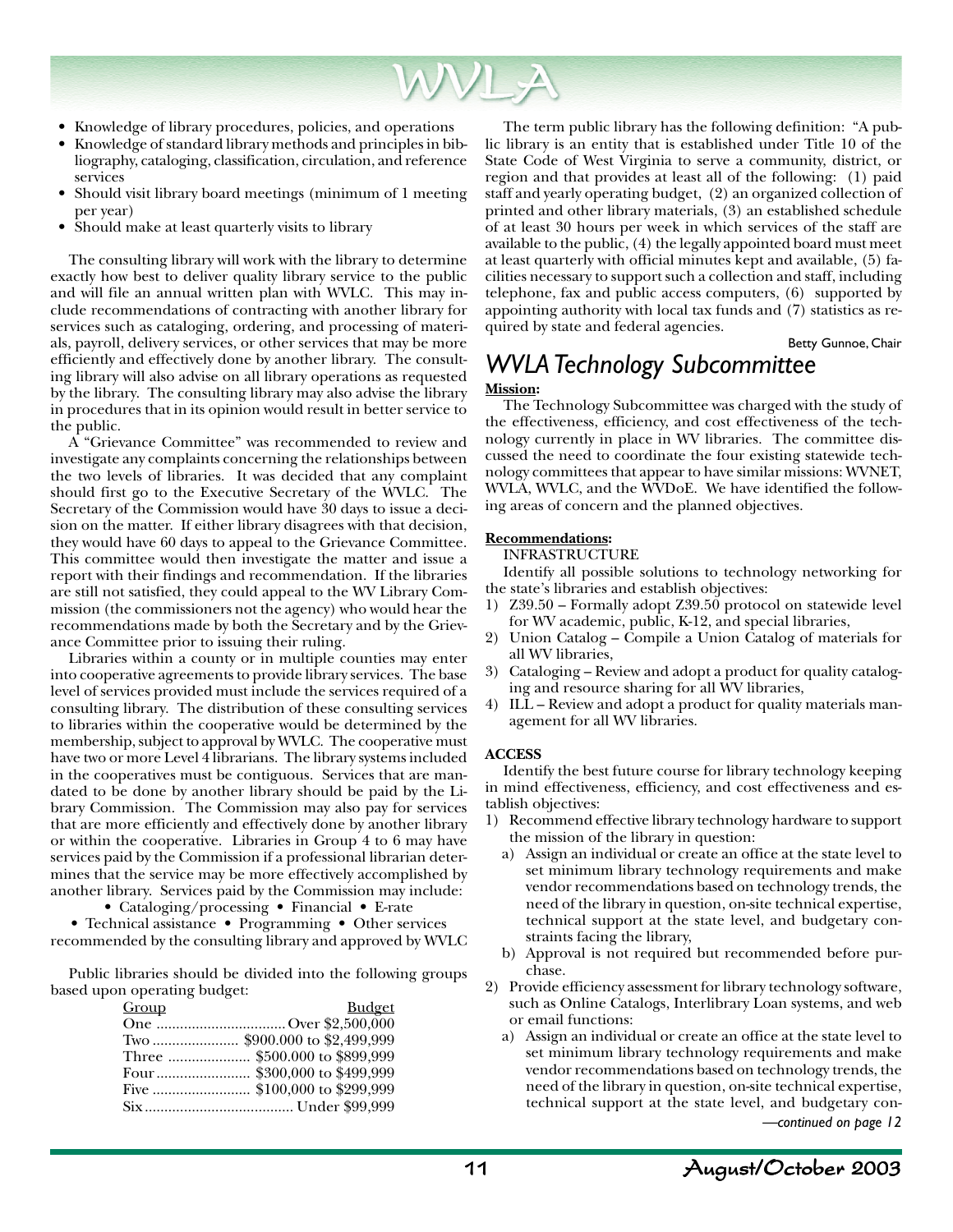

straints facing the library,

- b) Again, approval is not required but recommended.
- 3) Provide financial quotations and recommendations for alternatives for technology solutions at the state level:
	- a) Coordinate at the state level of review of technology solutions to provide financial recommendations and alternative pricing,
	- b) Assign an individual or create an office at the state level to set minimum library technology requirements and make vendor recommendations based on technology trends, the need of the library in question, on-site technical expertise, technical support at the state level, and budgetary constraints facing the library,
	- c) Individuals must be a library and information technology specialist with the research skills to stay abreast of technology trends in purchasing appropriate equipment and software.

#### **STAFF CONTINUING EDUCATION**

Coordinate state-level user education for information and library professionals and support staff:

- 1) Establish a formal method of providing combined user education and information literacy training for library professionals and paraprofessionals,
- 2) Pull together training programs and/or provide library community with access to information clearinghouse for training,
- 3) Form global web page or information method of informing technology professionals of training opportunities for all WV libraries,
- 4) Financial commitment to mailings to all members to inform them of opportunities in which they can enroll.

#### **RESOURCES AND RESOURCE SHARING**

- Identify statewide database initiatives, such as the Digital Library and recommend types of resources a library should collect to provide a broad sampling of online research tools:
- 1) Create an electronic method (web page, list serves, electronic documents, etc.) to link all WV libraries for the purpose of communication,
- 2) Establishment of a statewide technology committee to consider possible alternative software and hardware for the purpose of resource sharing:
	- a) Review and recommend a Union Catalog with a financial commitment from all WV libraries to support ongoing Union Catalog project,
	- b) Review and recommend software that will encompass all WV library databases through single portal access with a financial commitment from all WV libraries to support ongoing project,
- 3) Assign an individual or create an office at the state level to identify online databases or database initiatives such as the Digital Library,
- 4) Individuals must be a library and information technology specialist with the research skills to stay abreast of technology trends in purchasing appropriate equipment and software

#### **ASSESSMENT AND STANDARDS**

Identify the financial ramifications of above technology solutions:

1) Review and report on national and international library tech-

nology standards,

2) Establishment of statewide technology committee to consider how to it meshes with the WVLC, WVNET, and other state technology committees.

#### **FINANCIAL ISSUES AND STATEWIDE COORDINATION**

Identify the cost of one vendor versus another and establish the state's role in the following organizations: WVNET, WVLA, WVLC, and the WVDoE:

- 1) Establish a statewide technology committee to consider software requirements and review current technology trends in automation software,
	- a) Create a five member committee to consist of one person appointed by each of the four organizations listed above and the fifth person from the governor's office of technology,
	- b) Committee to consider hardware requirements and review current technology trends,
- 2) Individuals must be a library and information technology specialist or IT equivalent with the research skills to stay abreast of technology trends in purchasing appropriate equipment and software.

Erika Reed, Chair

### *WVLA Subcommittee Report*

#### **Mission:**

To make recommendations for the improvement of the structure and organization of the West Virginia Library Association.

#### **Recommendations:**

After a comparison of WVLA to 47 other state organizations, it was determined that WVLA was on a par, based on the size of the organization, when comparing bylaws, officers, duties, and other areas, so no recommendation is being made for the reorganization of WVLA. Many states have a paid executive director, however at this time, WVLA does not have the funds or the number of members necessary to do this and no recommendation is being made on this until funds are available.

Our dues structure was also compared to these other states (minimum, maximum, average, number of salary brackets) and it was determined that WVLA had a very limited range of dues based on salary. Since WVLA had not increased its dues in several years, it was recommended that a new dues structure be implemented that would increase the dues for the higher salaried members without penalizing members at the lower end of the salary scale. *(This recommendation was passed at the 2002 Annual Conference.)*

One area examined was how to increase membership in WVLA. WVLA does not do a very good job in getting information about WVLA into the hands of potential members across the state and recommend that WVLA step up its efforts to bring in more members representing all types of libraries across the state. One day Saturday workshops (extend Spring Fling through Saturday?) might increase our members in divisions such as school, trustees, and friends who are unable to attend our other meetings.

In a continuing effort to monitor the need for change in the WVLA organization, it is recommended that a committee comprised of the past-presidents be established that would meet at the past-presidents breakfast at the annual conference to discuss and make recommendations.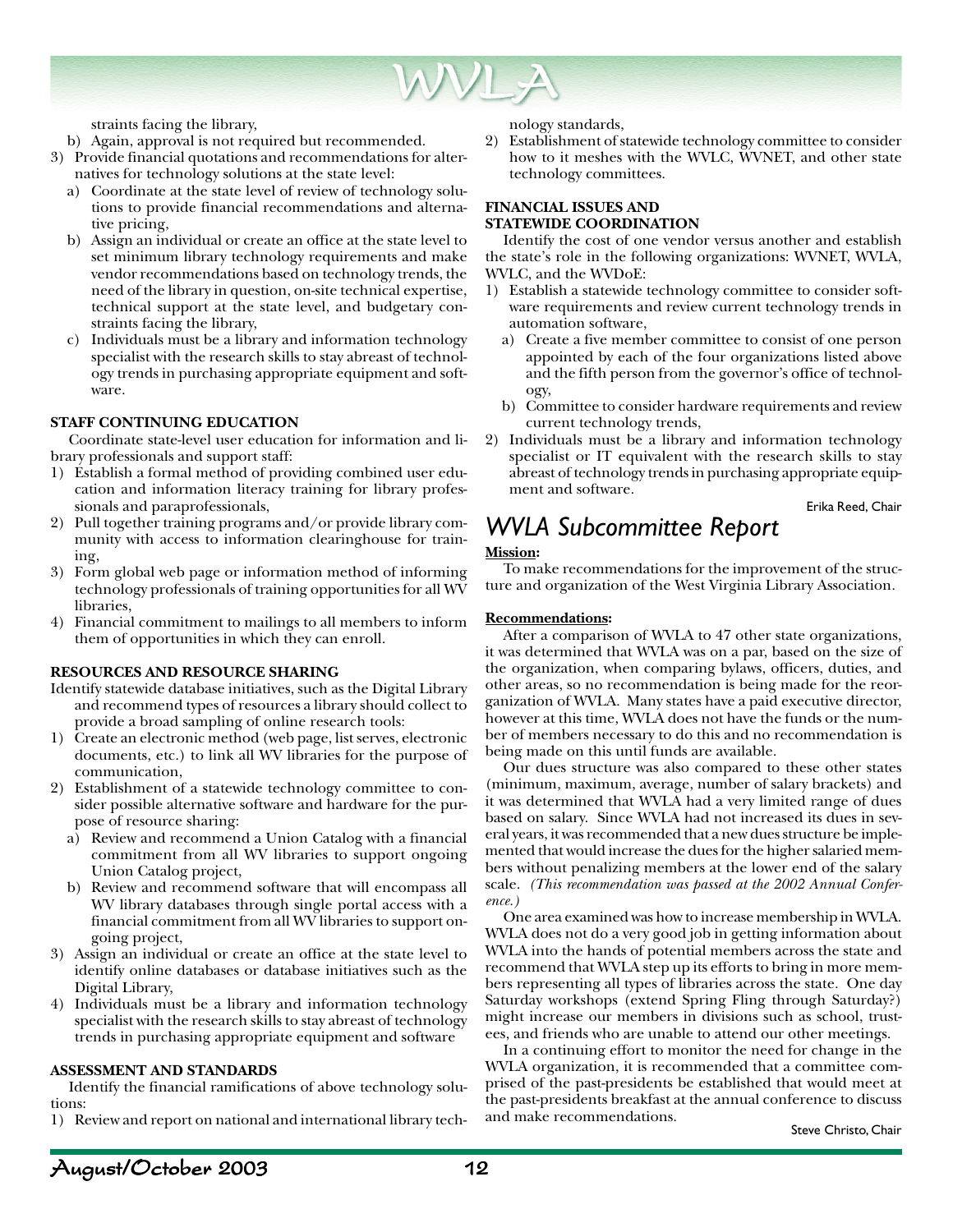| Ш | 90 | If desired, please mark each Subcommittee Report and Plan approved or disapproved, and make<br>any comments in the areas provided. You <b>must</b> vote for the entire plan at the bottom.<br>Fold with the address for Susan Reilly, Teller, on the outside, stamp |
|---|----|---------------------------------------------------------------------------------------------------------------------------------------------------------------------------------------------------------------------------------------------------------------------|
|   |    |                                                                                                                                                                                                                                                                     |
|   |    | and mail before November 21, 2003.                                                                                                                                                                                                                                  |

- 1. Collection Development/Resource Sharing Subcommittee Final Report and Plan: APPROVE:\_\_\_\_\_\_\_\_\_\_\_\_\_\_\_\_\_\_\_\_\_\_\_\_\_\_\_\_\_\_\_\_\_\_DISAPPROVE:\_\_\_\_\_\_\_\_\_\_\_\_\_\_\_\_\_\_\_\_\_\_\_\_\_\_\_ Comments:
- 2. Continuing Education Subcommittee Final Report and Plan APPROVE:\_\_\_\_\_\_\_\_\_\_\_\_\_\_\_\_ DISAPPROVE:\_\_\_\_\_\_\_\_\_\_\_\_\_\_\_\_ Comments:
- 3. Funding Subcommittee Final Report and Plan: APPROVE:\_\_\_\_\_\_\_\_\_\_\_\_\_\_\_\_ DISAPPROVE: \_\_\_\_\_\_\_\_\_\_\_\_\_\_\_\_ Comments:
- 4. Governance and Structure Subcommittee Final Report and Plan: APPROVE:\_\_\_\_\_\_\_\_\_\_\_\_\_\_\_\_\_\_\_\_\_\_\_\_\_\_\_\_\_\_\_\_\_\_DISAPPROVE:\_\_\_\_\_\_\_\_\_\_\_\_\_\_\_\_\_\_\_\_\_\_\_\_\_\_\_ Comments:
- 5. Technology Subcommittee Final Report and Plan: APPROVE:\_\_\_\_\_\_\_\_\_\_\_\_\_\_\_\_\_\_\_\_\_\_\_\_\_\_\_\_\_\_\_\_\_\_DISAPPROVE:\_\_\_\_\_\_\_\_\_\_\_\_\_\_\_\_\_\_\_\_\_\_\_\_\_\_\_ Comments:
- 6. West Virginia Library Association Final Report and Plan: APPROVE:\_\_\_\_\_\_\_\_\_\_\_\_\_\_\_\_\_\_\_\_\_\_\_\_\_\_\_\_\_\_\_\_\_\_\_DISAPPROVE:\_\_\_\_\_\_\_\_\_\_\_\_\_\_\_\_\_\_\_\_\_\_\_\_\_\_ Comments:

WVLA LONG RANGE PLAN: **APPROVE:**\_\_\_\_\_\_\_\_\_\_\_\_\_\_\_\_ **DISAPPROVE:**\_\_\_\_\_\_\_\_\_\_\_\_\_\_\_\_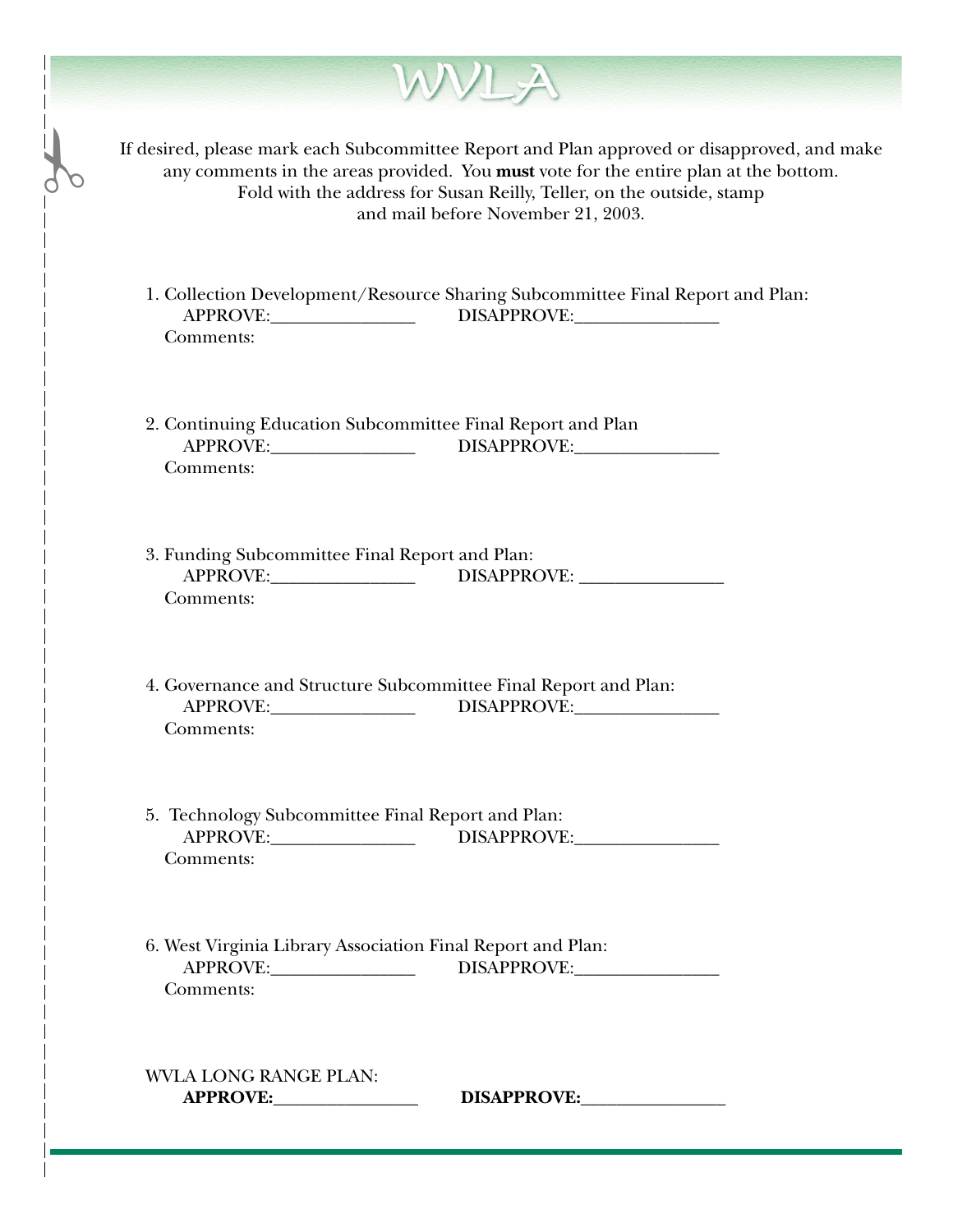*Fold*

Susan Reilly, Teller City-County Public Library 700 Fifth Street Moundsville, WV 26041

**PLACE STAMP HERE POSTAL SERVICE WILL NOT DELIVER UNLESS STAMPED**

✃

Susan Reilly, Teller City-County Public Library 700 Fifth Street Moundsville, WV 26041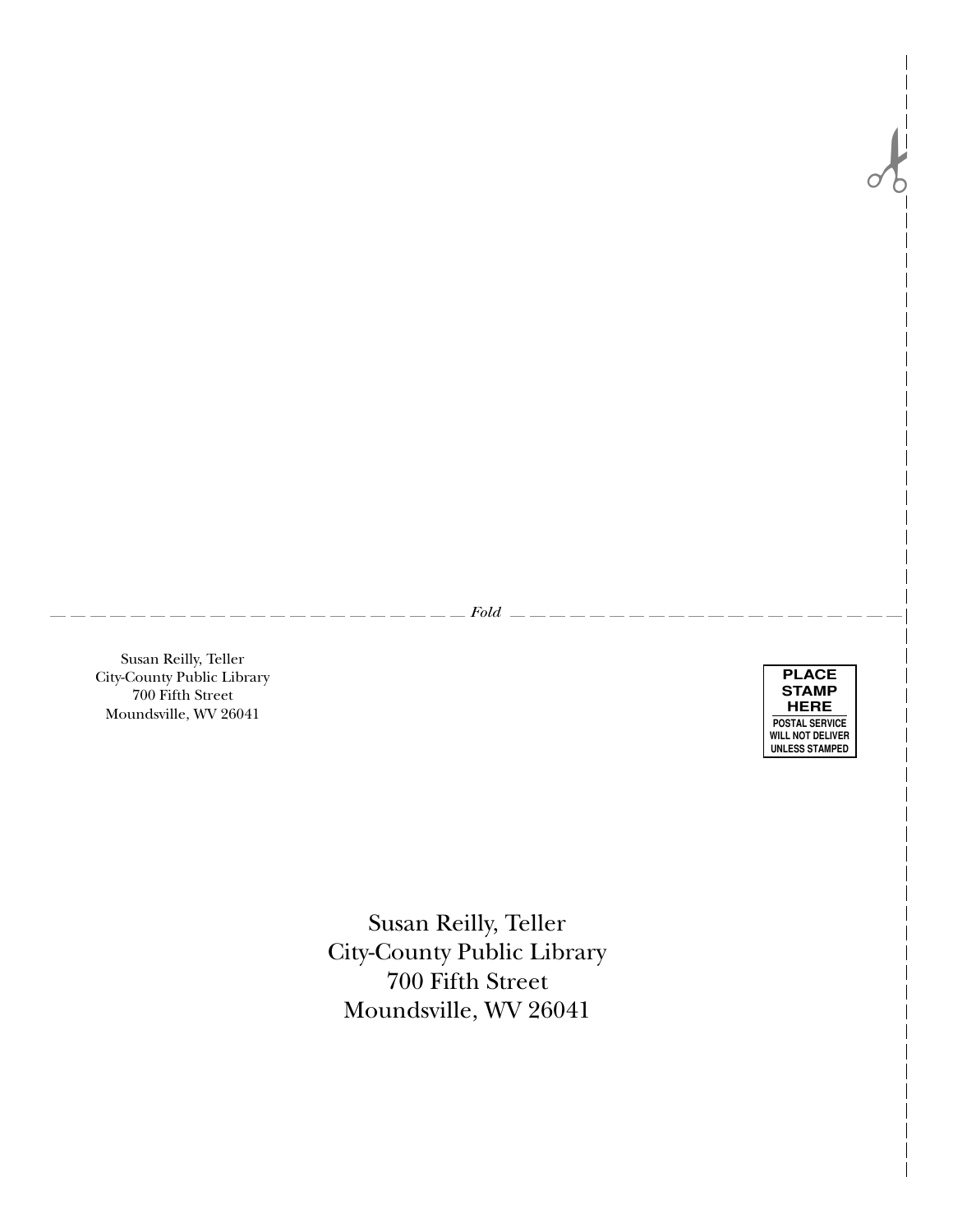

## **West Virginia Book Festival programs set**

The West Virginia Book Festival will be held October 11 and 12 at the Charleston Civic Center, offering a diverse selection of programs for all ages. Admission to the festival is free.

The festival runs from 9 a.m. to 6 p.m. on Saturday and noon to 6 p.m. on Sunday. It features a wide variety of readings and workshops in all genres—prose, poetry, fiction, nonfiction, children's books and those for adults. PBS host and Charleston native Tony Brown headlines the impressive list of featured authors, including Phyllis Reynolds Naylor, Jayne Anne Phillips, Joseph Slate, Jeff Goodell, and Julianna Baggot. Visit www. wvhumanities.org or call 304-343-4646 for program descriptions, schedules and additional information.

A Festival Marketplace will take place in the North Hall both days. The heart of the Festival, the Marketplace will feature books and related merchandise for sale by regional publishers, authors, book sellers and many other exhibitors.

Children of all ages may play, listen and create at the many activity stations in the children's section, Word Play. Look for the Kanawha Co. Public Library Bookmobile; The Charleston Gazette's Read-to-Me Corner and Storybook Character Parade; the Charleston Daily Mail's Spelling Bee; the Toddler Read and Play Zone sponsored by United Way of Central West Virginia Parents as Teachers Program; West Virginia Public Broadcasting's KidZone, featuring Leona from Between the Lions; children's crafts, puppet shows and more.

Another component of the festival, the Kanawha County Public Library Used Book Sale, will take place on Saturday only in the South Hall from 8 a.m. to 6 p.m. Prices range from 50¢ to \$3. Cash and personal checks are accepted. The Collectors Corner features rare and collectible books at individual prices. The Book Sale closes at 4 p.m. and re-open at 4:30 p.m. for a special \$2 bucks-a-bag-sale, with the Library supplying the bags.

The Library Foundation of Kanawha

County, the West Virginia Humanities Council, and The Charleston Gazette and Charleston Daily Mail sponsor the festival to promote awareness of the importance of reading and books and to introduce the public to the wide variety of authors in our region. This program is presented with financial assistance from the West Virginia Division of Culture and History, and the National Endowment for the Arts, with approval from the West Virginia Commission on the Arts. For information about accessibility services, call Cindy Miller at 304-343-4646.

## **The WV Dept. of Education awarded \$43.8 million**

The WV Dept. of Education has been awarded \$43.8 million dollars by the federal government to improve student's reading achievement. The monies are part of No Child Left Behind legislation, specifically from a program under Title 1 called Reading First (the focus is on students in grades 1-3). You can learn more about Reading First at these web sites:

• http://www.nclb.gov/start/facts/ readingfirst.html

• http://www.ed.gov/offices/OESE/ readingfirst/

• http://www.ed.gov/offices/OESE/esea/ progsum/title1b.html#readingfirst .

## **FOLUSA Director to present advocacy action workshop**

Sally Reed, Executive Director of Friends of Libraries USA (FOLUSA), will lead this year's preconference on advocacy for libraries. Friends groups often have taken the lead in this activity. Whether your library has "friends" or not, Reed will present ideas you can use to organize grass roots support for your library.

The preconference, *Making Our Voices Heard*, will teach local library supporters how to turn passive support for their library into action for better budgets, funding for building improvements, and to ensure cuts are not made to existing budgets. Though members of the library profession themselves are becoming increasingly savvy about the importance of advocacy, the real strength for influencing decision makers comes from the grassroots – from the very people who are affected by the quality of service they receive from their libraries. To date there has been little nation-wide effort to go directly to library Friends, Trustees, and supporters with advocacy training.

**Target audience:** The target audience for this project includes Friends groups, Trustees, and interested library patrons in partnership with their libraries who want to ensure that their libraries get the funding they need to deliver high quality services to everyone in their communities.

The West Virginia Library Association's School Library Division plans to work to ensure that some of these funds go toward improving school library programs in the state. Any ideas you have about how WVLA can get involved would be appreciated. Keep an eye on the WVLA School Library Division web site for updates and information. We will need the support of library media specialists across the state in order to secure some of these funds for school library programs!



On July 8, 2003, George "Dave" Lewis, 48, died at his home in Charleston. Lewis, a 15-year employee of the West Virginia Library Commission, began in 1988 running the Radio Reading Service in Blind and Physically Handicapped and later, moved into Communication Services and Library Television Network (LTN). In addition to his technical responsibilities in the studio at LTN, Lewis conducted interviews in the field and acted as a host for programs. His characteristic booming voice, which also is heard on the Commission's LTN station calls and the WVLC phone system, gave rise to Dave's nickname "the voice of the Commission."

15 August/October 2003